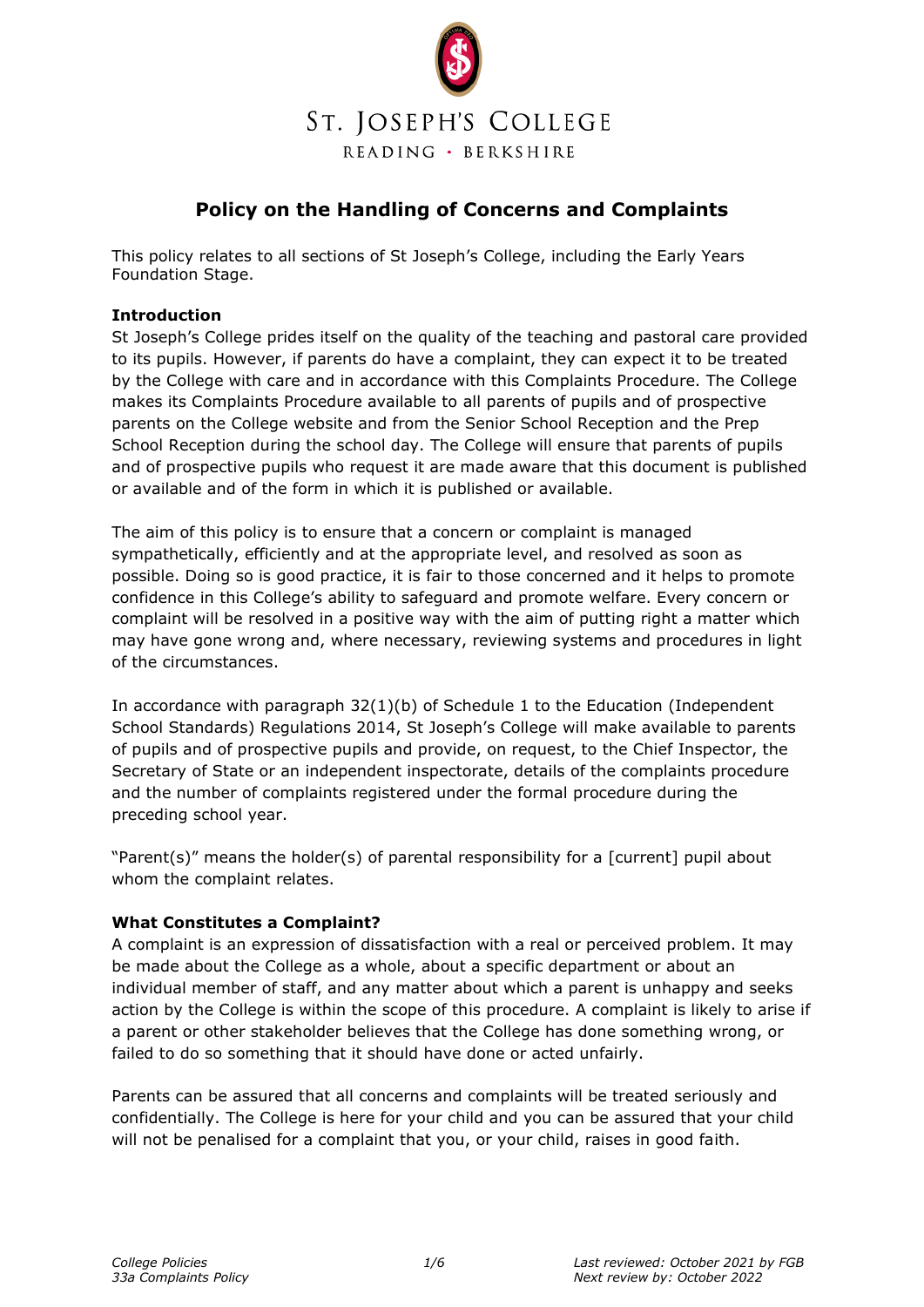

# **Timeframe for Dealing with Complaints**

All complaints will be handled seriously and sensitively. They will be acknowledged within five working days if received during term time and as soon as practicable during holiday periods.

It is in everyone's interest to resolve a complaint as speedily as possible: the College target is to complete the first two stages of the procedure within 28 days if the complaint is lodged during term-time and as soon as practicable during holiday periods. Stage 3, the Appeal Panel Hearing, will be completed within a further 28 days, if the appeal is lodged during term-time and as soon as practicable during holiday periods.

Written complaints about the fulfilment of the EYFS requirements will be investigated and the complainant notified of the outcome of the investigation within 28 days.

Whilst the College will strive to meet the timeframe outlined above, flexibility in timings may be needed during any lockdown period, because the relevant staff or documentation may not be available.

## **The three-stage Complaint Procedure**

#### **Stage 1 – Informal Resolution**

It is hoped that most complaints and concerns will be resolved quickly and informally.

If parents and pupils have a complaint they should as a first step contact their son/ daughter's Class teacher (Early Years to Year 6) Form Tutor (Years 7 to 13). In many cases, the matter will be resolved straightaway by this means to the parents' satisfaction. If the Class teacher/Form Tutor cannot resolve the matter alone, it may be necessary for him/her to consult a more senior colleague.

Complaints made directly to the Head might be referred to the relevant member of staff unless he/she deems it appropriate for him/her to deal with the matter personally.

A written record will be kept of all concerns and complaints and the date on which they were received. Should the matter not be resolved within two weeks or in the event that the member of staff involved and the parent fail to reach a satisfactory resolution then parents are advised to proceed with their complaint in accordance with Stage 2 of this Procedure.

If, however, the complaint is against the Head, parents should make their complaint directly to the Chair of Governors.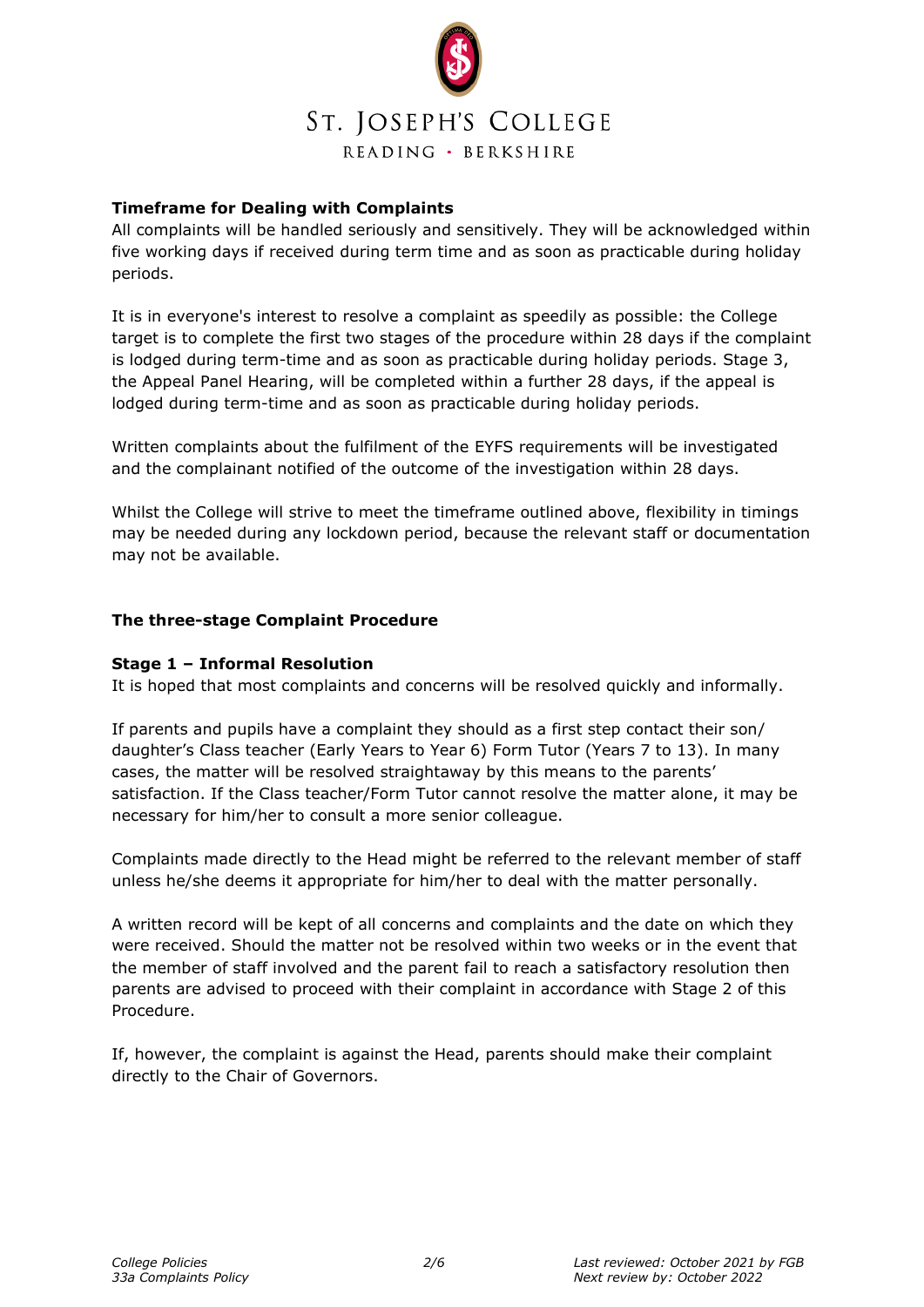

## **Stage 2 – Formal Resolution**

If the complaint cannot be resolved on an informal basis, then the parent or stakeholder should put their complaint in writing to the Head. The Head will decide, after considering the complaint, the appropriate course of action to take.

In most cases, the Head will meet with or speak to the parent or stakeholder concerned, normally within seven days of receiving the complaint, to discuss the matter. If possible, a resolution will be reached at this stage. It may be necessary for the Head to carry out further investigations, which normally will be completed within a further seven days.

The Head will keep written records of all meetings and interviews held in relation to the complaint.

Once the Head is satisfied that, so far as is practicable, all the relevant facts have been established, a decision will be made and the parent or stakeholder will be informed of this decision in writing. The Head will also give reasons for his/her decision.

If the complaint is against the Head, the Chair of Governors will call for a full report from the Head and for all the relevant documents. The Chair may also call for a briefing from members of staff, and will in most cases, speak to or meet with the parents to discuss the matter further. Once the Chair is satisfied that, so far as is practicable, all of the relevant facts have been established, the parents will be informed of the decision in writing. The Chair will give reasons for his decision.

If the parent or stakeholder is still not satisfied with the decision, they should proceed to Stage 3 of this Procedure.

## **Stage 3 – Panel Hearing**

If the parent or stakeholder seeks to invoke Stage 3 (following a failure to reach an earlier resolution), they will be referred to the Chair of Governors who will call a hearing of the Complaints Panel.

The matter will then be referred to the Complaints Panel for consideration. The Panel will consist of at least three persons not directly involved in the matters detailed in the complaint, one of whom shall be independent of the management and running of the College. The Convenor/Chair, on behalf of the Panel, will then acknowledge the complaint and schedule a hearing to take place as soon as practicable and normally within fourteen days. If the complaint is against the Head, the Chair will not be involved in the panel hearing

If the Panel deems it necessary, it may require that further particulars of the complaint or any related matter be supplied in advance of the hearing. Copies of such particulars shall be supplied to all parties normally not later than seven days prior to the hearing.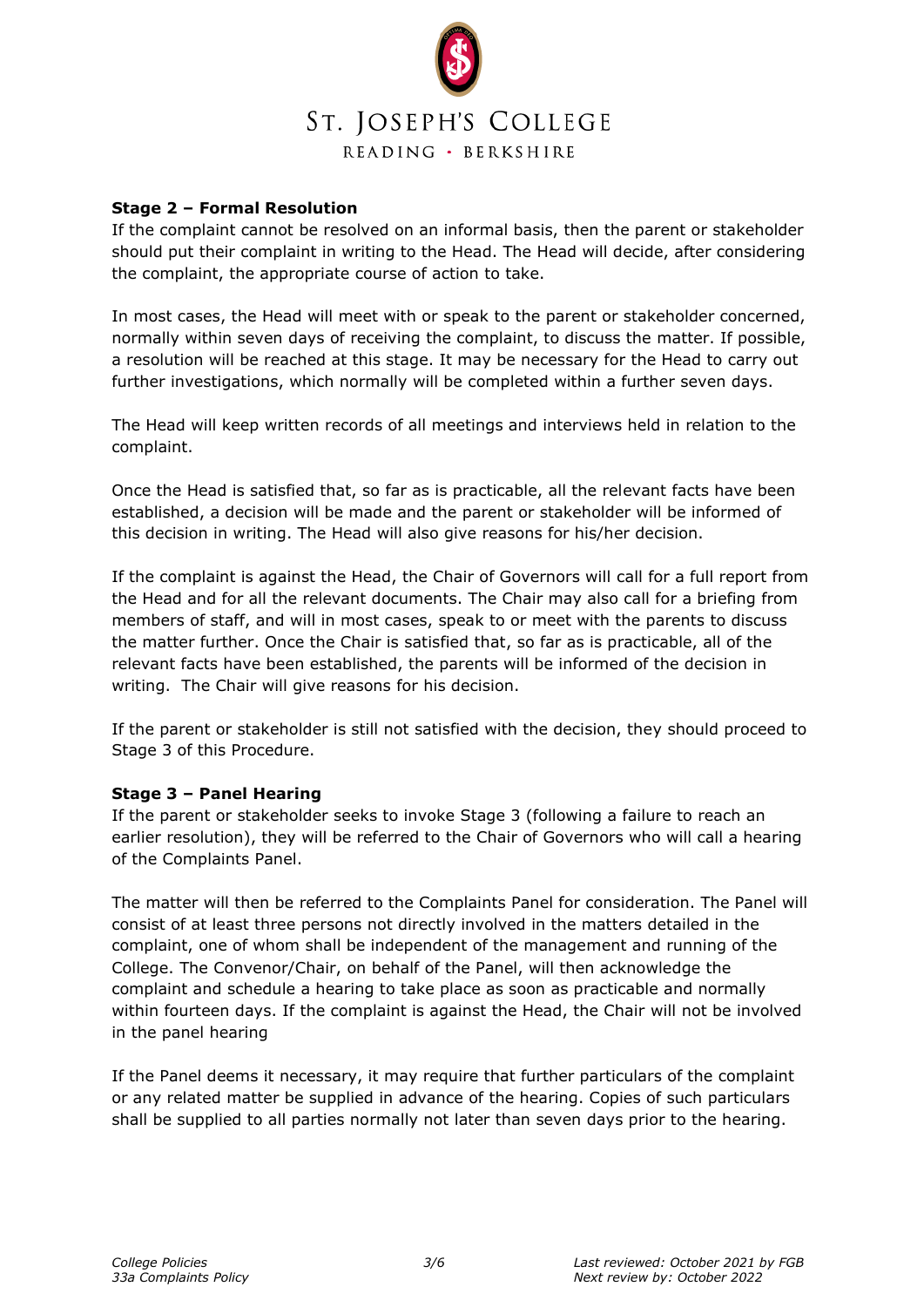

The parent or stakeholder may attend the hearing and be accompanied to the hearing by one other person if they wish. This may be a relative, teacher or friend. Legal representation will not normally be appropriate.

If possible, the Panel will resolve the complaint immediately without the need for further investigation. Where further investigation is required, the Panel will decide how it should be carried out. After due consideration of all facts they consider relevant, the Panel will make findings and may make recommendations.

The Panel will write to the parent or stakeholder informing them of its decision and the reasons for it, normally within seven days of the hearing. The decision of the Panel will be final. A copy of the Panel's findings and, if any, recommendations will be sent by electronic mail or otherwise given to the parents, and, where relevant, the person complained about as well as the Chair of Governors and the Head.

A copy of the Panel's findings and recommendations (if any) will also be available for inspection on the school premises by the Chair of Governors and the Head.

## **Recording Complaints**

Following resolution of a complaint, the School will keep a written record of all complaints, whether they are resolved at the informal stage, the formal stage or proceed to a panel hearing and any action taken by the school as a result of the complaint (regardless of whether the complaint is upheld).

The School processes data in accordance with its Privacy Notice

[https://www.sjcr.org.uk/434/information/parent-handbook-and-policies.](https://www.sjcr.org.uk/434/information/parent-handbook-and-policies)

When dealing with complaints the School (including any panel member appointed under the Stage 3 process) may process a range of information, which is likely to include the following:

- Date when the issue was raised
- Name of parent
- Name of pupil
- Description of the issue
- Records of all the investigations (if appropriate)
- Witness statements (if appropriate)
- Name of member (s) of staff handling the issue at each stage
- Copies of all correspondence on the issue (including emails and records of phone conversations)
- Notes of the hearing
- The Panel's written decision

This may include 'special category personal data' (as further detailed in the School's Privacy Notice, but potentially including sensitive data such as information relating to physical or mental health) where this is necessary owing to the nature of the complaint.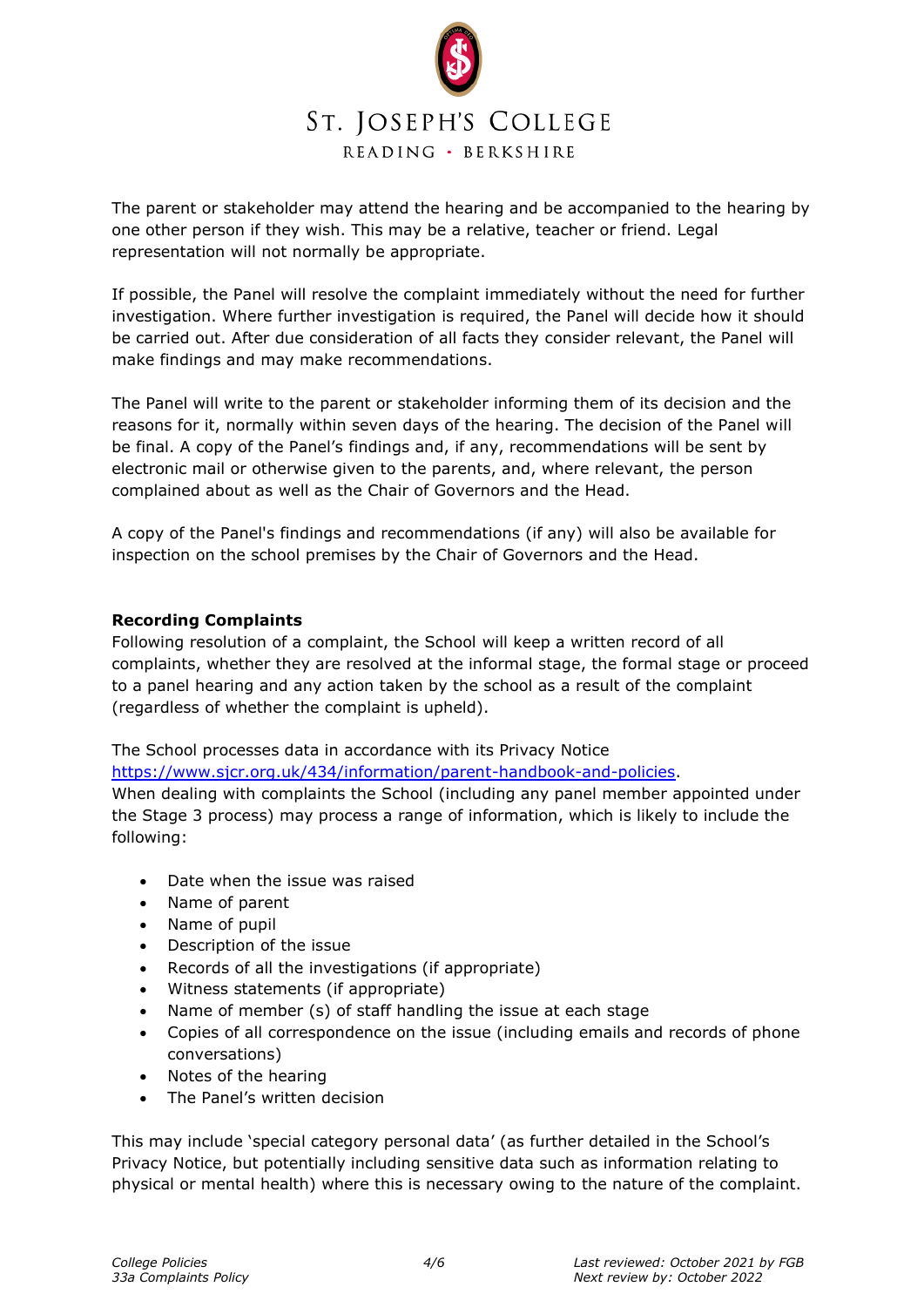

The School will keep records of formal complaints and Complaints Panel hearings, as required by regulation. It will do so in accordance with its Privacy Notice and Data Retention and Storage Policy but in most cases for a period of at least seven years from the date of receipt of the complaint, after the pupil leaves the School.

Correspondence, statements and records relating to individual complaints will be kept confidential except where the Secretary of State or a body conducting an inspection under section 109 of the Education and Skills Act 2008 Act requests access to them.

# **Written complaints relating to the requirements under the Statutory Framework for the EYFS**

St Joseph's College will provide Ofsted and ISI, on request, with a written record of all complaints made during any specified period, and the action which was taken as a result of each complaint. The record of any such complaints will be kept for at least three years.

Parents may complain directly to Ofsted or to ISI if they believe the College is not meeting the EYFS requirements.

- Ofsted may be contacted on Ofsted, Piccadilly Gate, Store Street, Manchester, M1 2WD. email: [enquiries@ofsted.gov.uk](mailto:enquiries@ofsted.gov.uk) General helpline 0300 123 4666 Textphone number 0161 618 8524
- ISI may be contacted on ISI, CAP House, 9-12 Long Lane, London EC1A 9HA email: [concerns@isi.net](mailto:concerns@isi.net) Phone: 020 7600 0100

The number of complaints registered under the formal procedure is available from reception upon request.